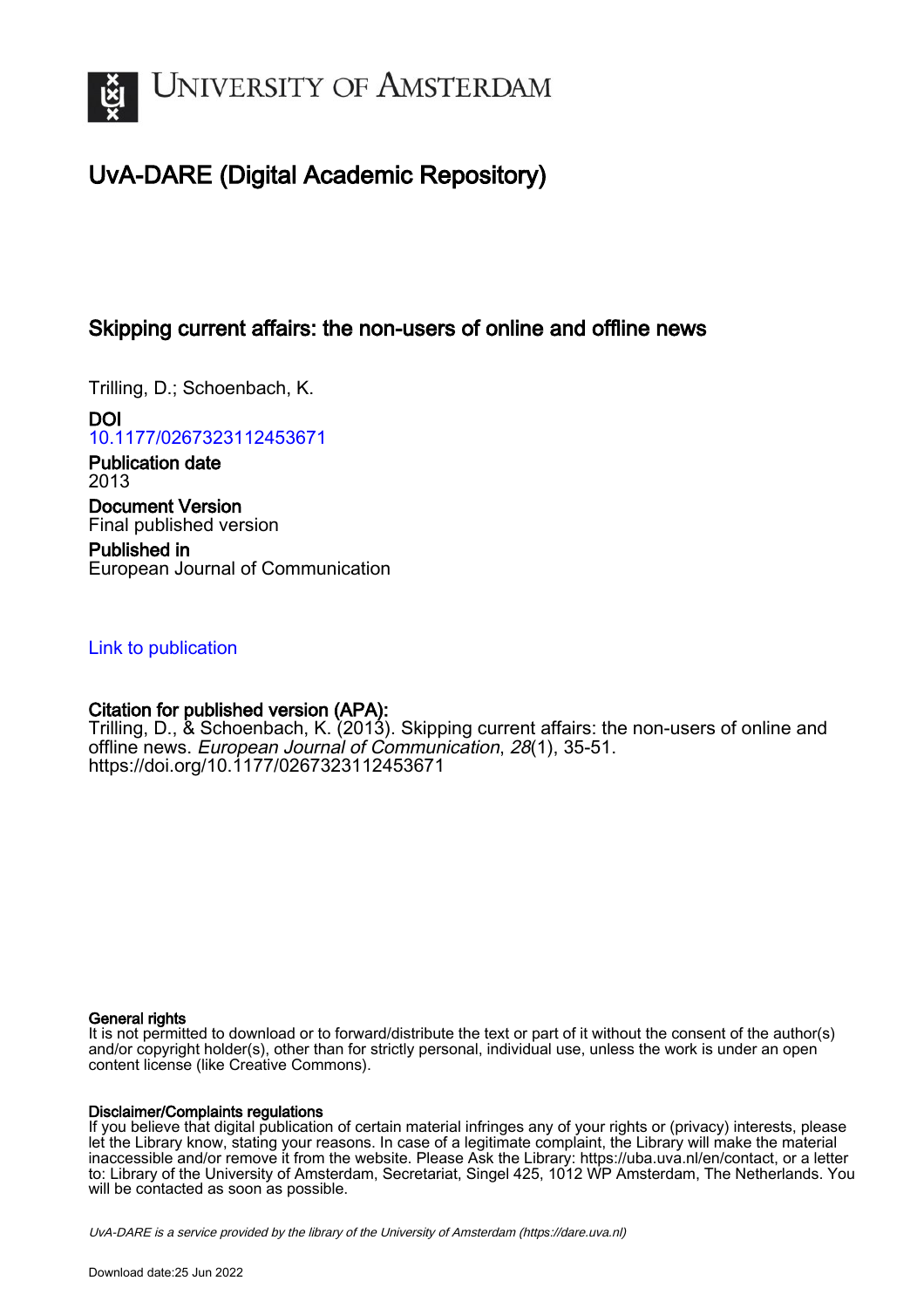#### European Journal of Communication 28(1) 35–51 © The Author(s) 2012 Reprints and permission: sagepub.co.uk/journalsPermissions.nav DOI: 10.1177/0267323112453671 ejc.sagepub.com



# **Skipping current affairs: The non-users of online and offline news**

**Damian Trilling**

Amsterdam School of Communication Research, The Netherlands

# **Klaus Schoenbach**

University of Vienna, Austria

## **Abstract**

In an information-rich environment with ample choice, do citizens still get exposed to what is going on around them in society? Or do they become 'information hermits', only interested in their personal hobbies? In contrast to widespread fears, the results of a large-scale survey, representative for the population of the Netherlands, suggest that most citizens still get an overview of what is going on in the world, and that television news is still the most popular source for that information. In addition, news on the Internet reaches those who are unlikely to seek news offline and wish to be entertained instead of informed. In detail, the study examines (1) which factors influence total news-overview avoidance, but also (2) what determines the amount of news exposure for those who do not skip the news.

## **Keywords**

Fragmentation, news, news avoidance, news exposure, online, selective exposure

## **Introduction**

In an information-rich environment with ample choice, do citizens still get exposed to what is going on around them in society? This question sounds paradoxical. Is it not true that the new information offers are actually used for more news and public affairs information than ever before? On top of this, the audience gets rid of patronizing journalists,

#### **Corresponding author:**

Damian Trilling, Amsterdam School of Communication Research, University of Amsterdam, Kloveniersburgwal 48, 1012CX Amsterdam, The Netherlands. Email: d.c.trilling@uva.nl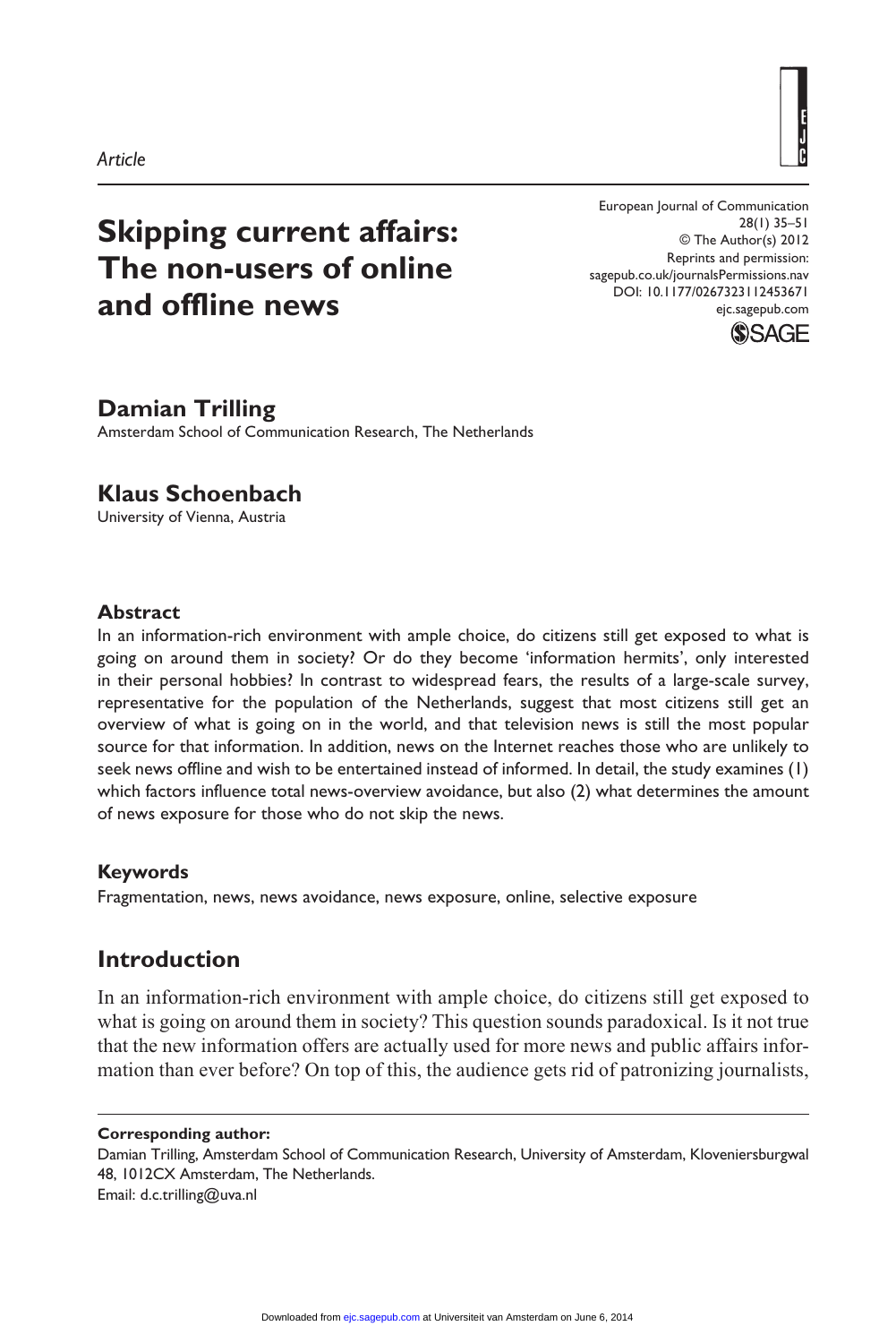is finally free of being manipulated by PR people and other gatekeepers – this is what an optimistic vision suggests. Citizens no longer depend on what media organizations pre-select. Both the abundance and accessibility of primary, original sources allow citizens to put together themselves whatever they want to know (e.g. Gillmor, 2004; Negroponte, 1995).

But there are serious fears that people are rather lazy and less responsible than the optimists assume. Once given the chance, they might actually avoid all information that they are not strictly personally interested in. Indeed, this has been made possible by the many more channels on television, and by more outlets in the magazine sector, but above all, by the Internet. It is feared that the Internet audience increasingly consists of 'information hermits', focused on their personal hobbies only. The possibility of being surprised by information one was not interested in beforehand – and thus learning about something 'incidentally' – could disappear (Zukin and Snyder, 1984). This will inevitably lead to less knowledge of current affairs (Baum and Kernell, 1999; Eveland and Dunwoody, 2002; Prior, 2007; Schoenbach et al., 2005; Tewksbury, 2003; Tewksbury and Althaus, 2000) – indispensable for citizens' participation in a democratic society (Ferree et al., 2002; Habermas, 1962, 2006; Strömbäck, 2005).

This pessimistic view of the new media environment (e.g. Sunstein, 2001; Tewksbury, 2005) mourns a better past when television, radio, newspapers and magazines were spreading information about a wide range of events and issues to most citizens. In addition, the traditional media prioritized and contextualized their news (e.g. Gans, 2003; Luhmann, 1974; Schudson, 1995). Pessimists claim that the scarcity of outlets made this information rather hard to circumvent. Also, the journalists working for those media typically shared criteria of newsworthiness (Galtung and Ruge, 1965; Shoemaker and Reese, 1991). That way, they made sure that the audience inadvertently learned about *a common core* of news and current affairs that then could be deliberated about by all (e.g. Lee, 2007; Sunstein, 2001). But now, with a more diverse offer – so the fear goes – people can at all times select the media content they exactly want. Thus, personal preferences become the main determinant of the content people are exposed to. Formerly, the audience could only be active within the clear limitations set by the mainstream media. But now, people have far more opportunities to select only the media content they want. So, those who do not care about current affairs, politics and news now can simply avoid it – without having to do without any media exposure at all.

And indeed, on the one hand, studies have shown that in US households, with more television channels, people who prefer entertainment seem to skip informative content (Prior, 2007; see also Chaffee and Metzger, 2001). Also, the prime-time share of the three major network channels in the US, with their general-interest content, has declined (Webster, 2005). Instead, viewing time has increasingly been spread across a large number of more specific channels. Websites, too, seem to fragment audiences (Tewksbury, 2005), possibly separating polarized 'issue publics', groups of people with similar political attitudes (Morris, 2007; Stroud, 2010).

On the other hand, it is certainly reassuring to know that most people still seem to follow the news, with 38% of Americans relying exclusively on offline sources and 59% using both on- and offline ones (Pew Internet and American Life Project, 2010b). Also,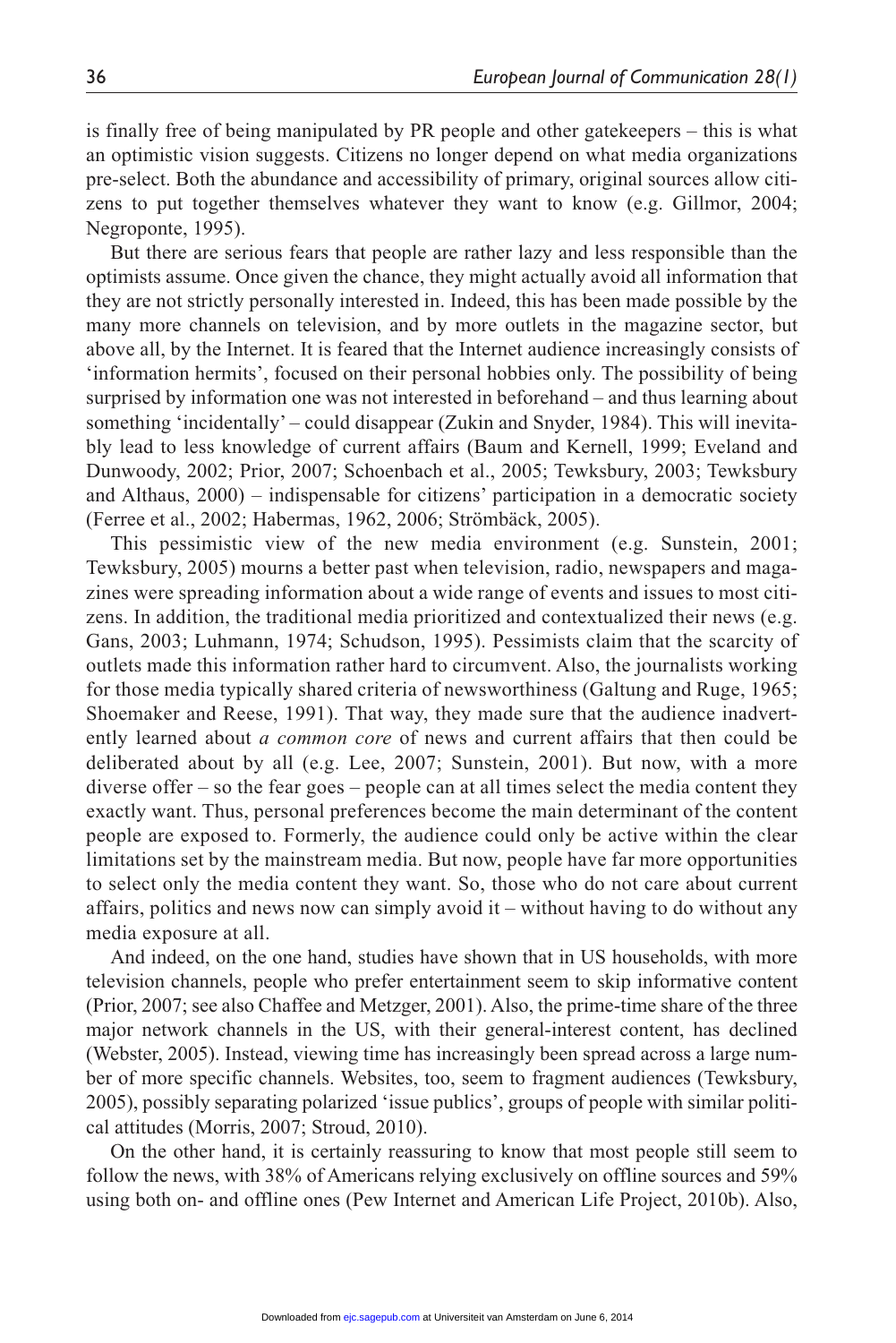the Internet is actually full of news, some say, and thus could *increase* incidental learning about topics one was not interested in before (Lee, 2009; Tewksbury et al., 2001). And, as in the era of the traditional media – newspapers, radio and television – news outlets on the Internet, such as blogs as well as major news sites, are said to not differ much in the societal issues they cover (Lee, 2007).

## **Fragmentation, selective exposure and factors affecting news use**

The concerns raised by the Internet pessimists address a classic issue in communication research: is media exposure determined mostly by personal characteristics of the recipients (for instance, their interests), or by structural factors, such as what the media offer (see e.g. Cooper and Tang, 2009)? As structural constraints seem to vanish, the idiosyncrasies of the audience should indeed gain more and more importance (Wonneberger et al., 2009). This is why a possible fragmentation of the news audience has been explained by the concept of selective exposure. Based on rational-choice theory, it assumes an active audience deciding what to watch, read or listen to according to individual interests and preferences only (e.g. Frey, 1986; Lazarsfeld et al., 1944; Sears and Freedman, 1967; Zillmann and Byrant, 1985).

Recent studies on selective exposure by Garrett (2009), Stroud (2008) as well as Kobayashi and Ikeda (2009), however, indicate that audiences' individual interests and preferences do indeed lead to exposure to sources closely matching their preferences, but at the same time, people are still curious about the world outside: those who expose themselves to highly partisan and specialist sources *also* consume an above average level of general-interest news (Bimber and Davis, 2003; see also Zaller, 1992). There are increasing signs of this: people on average do not use a lot of different news sites on the Internet, but concentrate on a few, often run by professional news organizations: 57% of Americans get their news from only two to five websites; only 11% routinely use more than that (Pew Internet and American Life Project, 2010b). Primary or alternative sources and weblogs for news and political information hardly play a part in that diet (e.g. Schmidt et al., 2009). Instead, news consumption still seems to rely heavily on television and newspapers. And even those who use YouTube for their information often find material from traditional media there (May, 2010). Online news sites as well, although having recently begun to substitute traditional outlets, are still mostly professional ones (e.g. De Waal and Schoenbach, 2005, 2010; Gaskins and Jerit, 2012; Lin et al., 2005; Pew Research Center for the People and the Press, 2008). In sum, then, the fragmentation of the audience should be less dramatic than, for example, Sunstein (2001) expected (see also Dahlberg, 2007).

Still, it is not yet clear to what extent people in a high-choice media environment really avoid general-interest news sources of all sorts and, instead, concentrate on information about the one topic – or maybe a few of them – they are personally interested in. Of course, many media provide material for focusing on a certain topic as well, by offering background information and interpretation (Schrøder and Steeg Larsen, 2010). Similarly, Tewksbury et al. (2008) distinguish between browsing to get a broad overview and selectively using the media content one is interested in. Also our study will focus on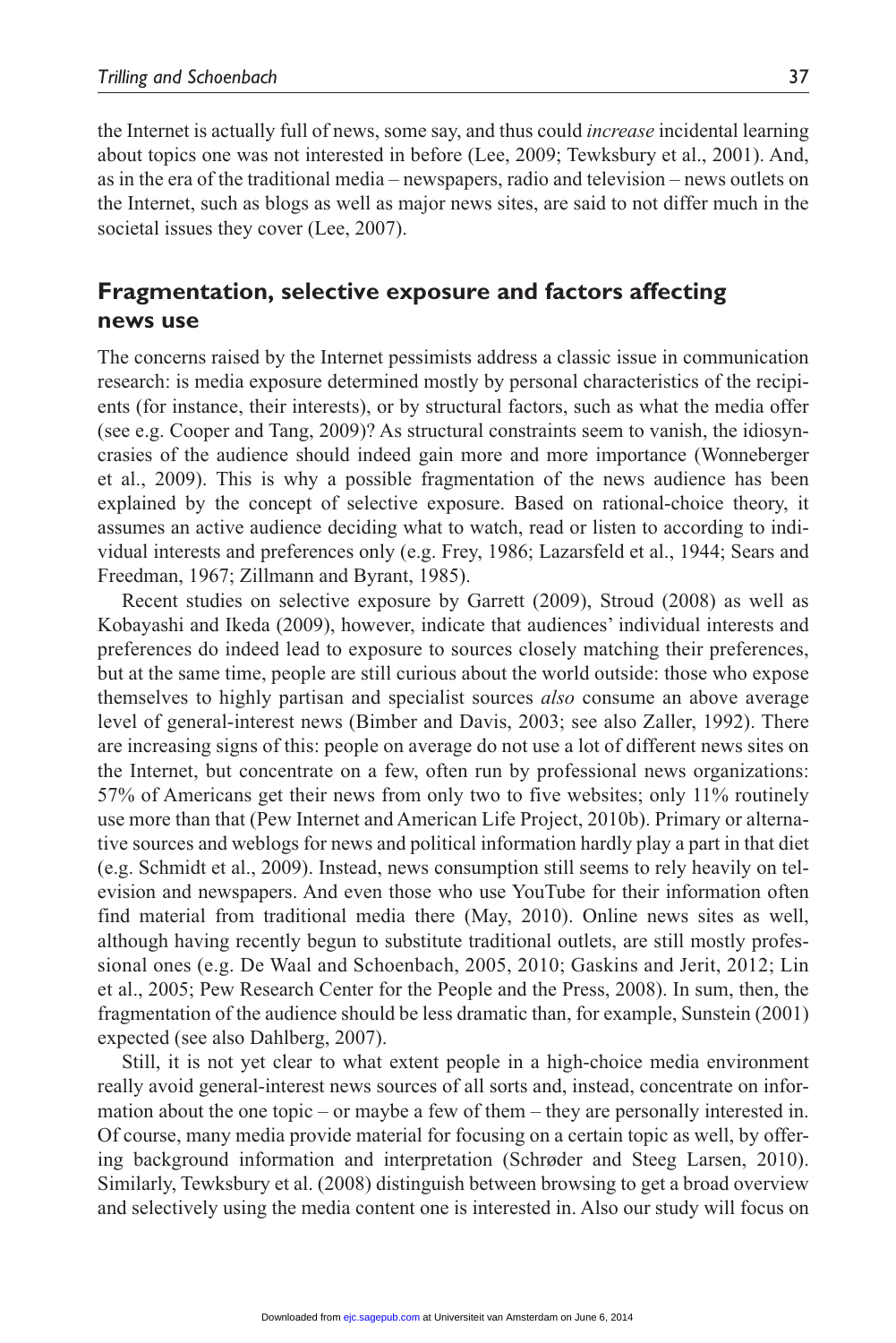what may be called the minimal prerequisite to participate in public discourse: at least knowing what topics and events are actually out there (Ferree et al., 2002; Habermas, 1962, 2006). Therefore, this study tries to shed light on the use of media for topical overviews of what is going on in the world, among which, as Sunstein (2001: 35) puts it, inevitably 'topics that you would not have chosen in advance'. We investigate if, in a high-choice media environment, selective exposure is prevalent and exposure to sources providing such an overview really is not common any more, as the pessimists assume:

*RQ1:* How widespread is news-overview avoidance today?

The pessimist viewpoint suggests that news was hardly avoided in the past only because media choices had been heavily restricted (Prior, 2007). Thus, in a high-choice environment where possibilities for selective exposure to non-news sources are no longer limited, personal factors should gain importance in the selection process. A high influence of these personal factors would reflect a high amount of selectivity – because in a non-selective audience, everyone, regardless of his or her personal preferences, would use similar media content.

Based on this approach, *entertainment preference* is a possible obstacle for news exposure. Prior (2007) showed that if there is no other choice available, even those who prefer entertainment above news watch the news. This personal preference, therefore, had no big influence in low-choice environments, but gained importance as the number of alternatives rose. The same argument can be made for *political interest*: while highly interested people follow the news anyway, those with a low interest also do so if no attractive alternative is offered (Prior, 2007).

Similarly, the *duty to keep informed*, the feeling that a good citizen has to follow the news (McCombs and Poindexter, 1983; Poindexter and McCombs, 2001), influences media choices. For example, it increases newspaper browsing to get a broad overview (Tewksbury et al., 2008) and increases the likelihood of a preference for national news above local news (Prior, 2003). Here also the same argument as for *entertainment preference* and *political interest* applies: once there are more choices, those who lack a perceived *duty to keep informed* can easily chose non-news media offers if they do not feel the need to watch the news.

Following the news makes most sense for those who actually believe that they can influence political decisions. Accordingly, both *internal political efficacy*, that is the belief that one is capable to participate in politics, and *external political efficacy*, that is the perceived responsiveness of the political system, are related to news use (Aarts and Semetko, 2003; Kenski and Stroud, 2006; Tewksbury et al., 2008). But again, in lowchoice environments, some with a low efficacy still might have followed the news because of a lack of alternatives.

The discussion on who avoids the news, however, has not been limited to political attitudes: the young (e.g. Lauf, 2001; Lewis, 2008; Mindich, 2005; Peiser, 2000; Zubayr and Geese, 2009) and poorly educated (e.g. Pew Research Center for the People and the Press, 2008) are feared not to follow the news. Additionally, two psychological traits have been linked to news exposure: extraversion (Finn, 1997; Kraaykamp and Van Eijck, 2005; Shim and Paul, 2007) and need for cognition (Cacioppo and Petty, 1982; Das et al., 2003; Kraaykamp and Van Eijck, 2005). It has been argued that these personal traits influence someone's need for surveillance of the environment, and therefore increase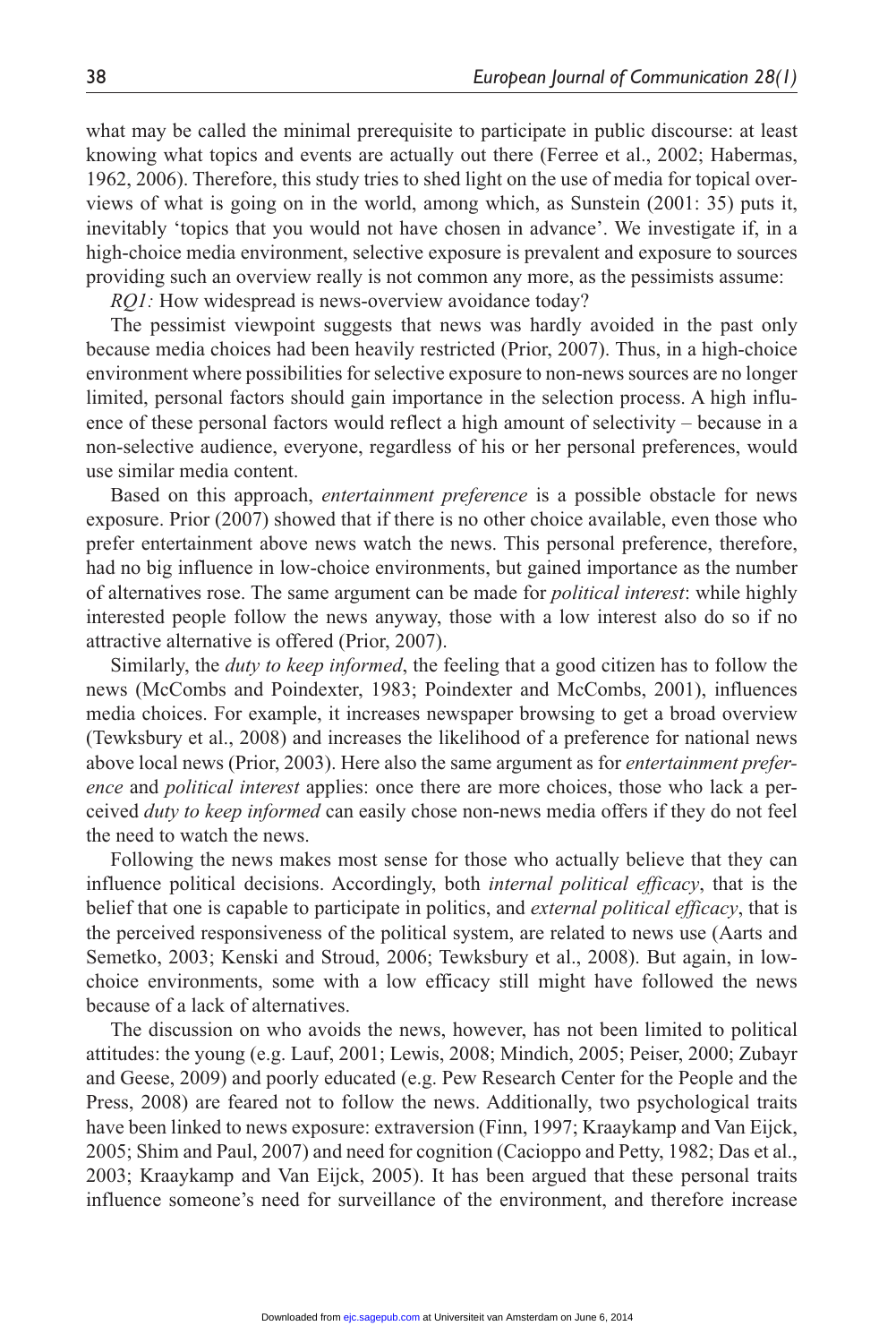motivation to follow the news – which, again, should gain influence in a high-choice environment.

All these factors will be used to asses who it is that avoids the news:

*RQ2:* Which factors affect news-overview avoidance, and how strongly?

To address concerns of increased news-overview avoidance in high-choice media environments with more variety and more possibilities, we investigate if some of these factors are more influential in an online context. In fact, those who fear that the Internet furthers selective avoidance of general-interest news basically assume that the role of individual-level factors is bigger the more choices one has. For example, due to the lack of choices in some offline media, even those who would prefer entertainment still might expose themselves to informative content, as no alternative closer to their preference is available (Prior, 2007). But as the Internet offers the highest possible number of choices, individual factors should play a stronger role for online news exposure than for offline news exposure. Whether this is true will be assessed by comparing the factors affecting online and offline news exposure, respectively. Some factors might even play no role at all online, but be important offline:

*RQ3:* What different factors influence online news avoidance compared to offline news avoidance?

## **Method**

Our analysis is based on a representative survey in the Netherlands. The Netherlands is not only one of the oldest democracies, but also one of the countries with the highest Internet penetration: 90% of people 16 years and older have access to the Internet and 77% of the population use a broadband connection (Lööf and Seybert, 2009). In the US, for example, 74% of adults use the Internet and only 60% have a broadband connection at home (Pew Internet and American Life Project, 2010a). For a population of about 16 million, the Netherlands offers a wide range of newspapers every day: 12 national ones, among them three free dailies. In addition, every community is served by at least one local newspaper. Three public TV stations and three of the private stations broadcast programmes with news and current affairs content daily. Most of them provide news via their teletext service, too. There are six national public service radio stations and a large number of commercial and regional stations and virtually all of them carry news.

#### *Sample*

Our web-based survey draws on a large sample representative for the Dutch population aged 13 years and older. News consumption in the Netherlands is traditionally very high (Tenscher, 2008) – but little is known about who do *not* expose themselves to any news overviews, and what role the online media play in this context.

As the Netherlands have an Internet penetration of 90%, an Internet survey can reach a representative sample of the population. In addition, weights were applied to match gender, age, household size, education, social class, and region of residence with the population. Data collection took place in December 2009. From a panel of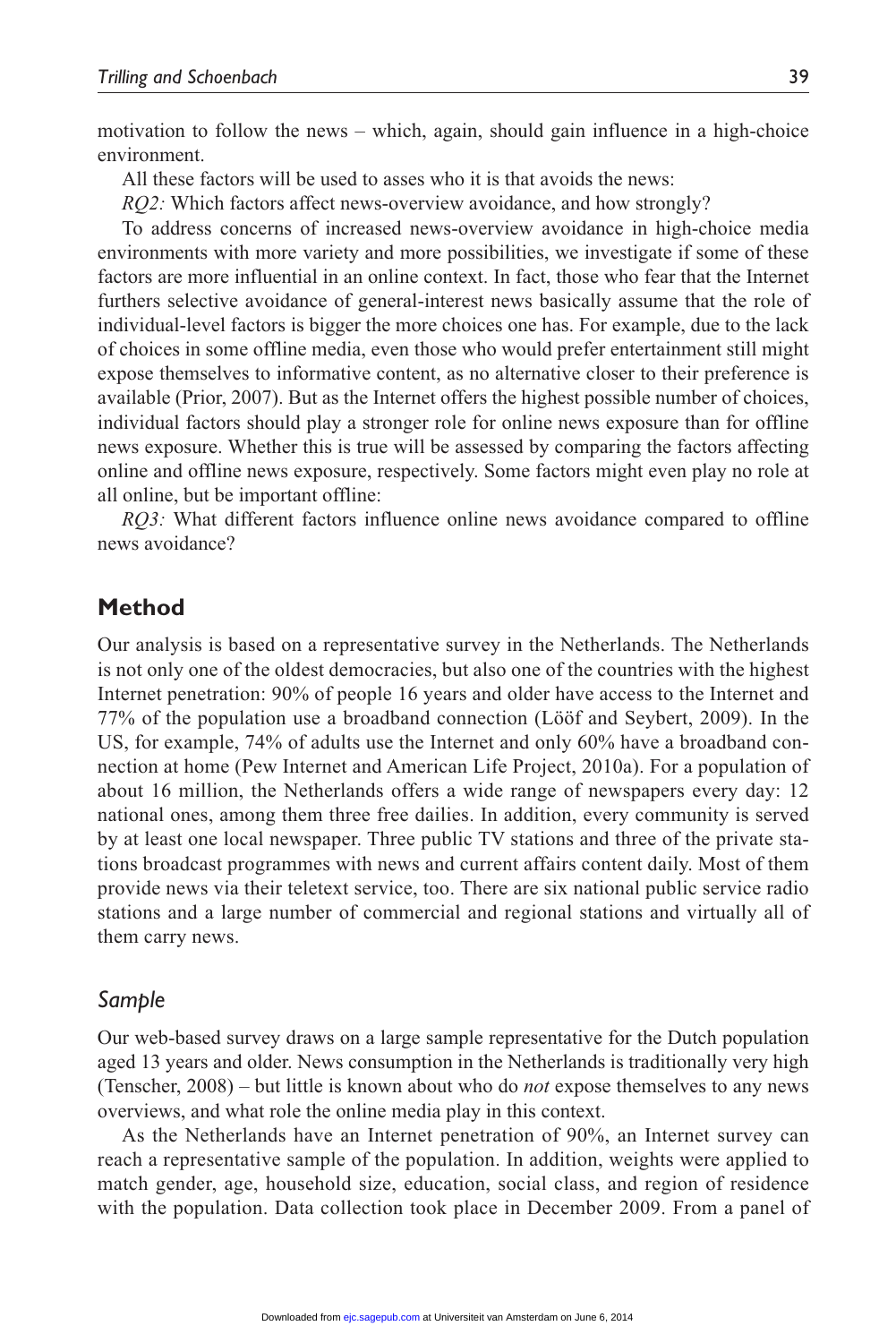233,467 members in total, a sample of 2900 participants was drawn. Potential participants were approached offline, too. Since a response rate (AAPOR-RR1) of 73% was achieved, a dataset with 2130 cases was collected. Subsequently, 49 cases were removed because of invalid answers, resulting in a final data set of 2081. Completion of the questionnaire lasted 20 minutes on average. Prior to the fieldwork, we had conducted a pretest with 74 participants filling in an earlier version of the questionnaire. Based on an analysis of these responses and extensive feedback by the participants, we further improved the questionnaire.

## *Measurement*

*News exposure.* Our questionnaire gauged news use separately for 49 sources with a general-news offer – covering public affairs of all kinds. These sources range from newspapers and television broadcasts to news websites. We included all newspapers, all news and current affairs programmes on Dutch television channels, the websites of these offline outlets, radio news and teletext. In addition, we compiled an extensive list of websites which are not linked to any offline source, but offer at least some generalinterest news. Based on traffic statistics provided by the web tracking company Alexa, we subsequently excluded those sources which we expected to be used by fewer than 0.5% of our sample. For each source, we measured the number of days it is used in a typical week (for question wording see the Appendix).

For each source a respondent claimed to use at least once a week, he or she was asked to indicate specific purposes the source could serve – from a list of five: 'because it gives an overview of what is going on in the world', 'because it gives background information or opinions', 'because it is fast', 'because it is pleasant to use' and for 'other [unspecified] purposes'. Multiple responses were possible. We used 'because it gives an overview of what is going in the world' as a filter variable to include only the news sources which we were theoretically interested in: those which people claim to use for a broad overview. Doing so, we employed an approach similar to the one chosen by Tewksbury et al., who were only interested in what they call 'browsing' and 'a desire to survey the world' (2008: 262), and excluded news media that were used for information on specific topics only – and thus not for a broad overview – from their analysis.

*Independent and control variables.* Unless stated otherwise, the following variables were measured using seven- point scales (for the exact question wordings see the Appendix):

- *Entertainment preference:* the respondents were asked to indicate on three tenpoint scales whether they use newspapers, television and the Internet, respectively, for information or for entertainment purposes. The relative entertainment preference of a respondent, then, is the sum of the three *z*-transformed scales (Cronbach's  $\alpha$  = .62).
- *Political interest:* answers to the question 'Generally speaking, how interested are you in politics?' ranging from 'not interested at all' to 'very interested'.
- *Civic duty to keep informed:* agreement with the statement 'It is important that people in society are informed about news and current affairs'.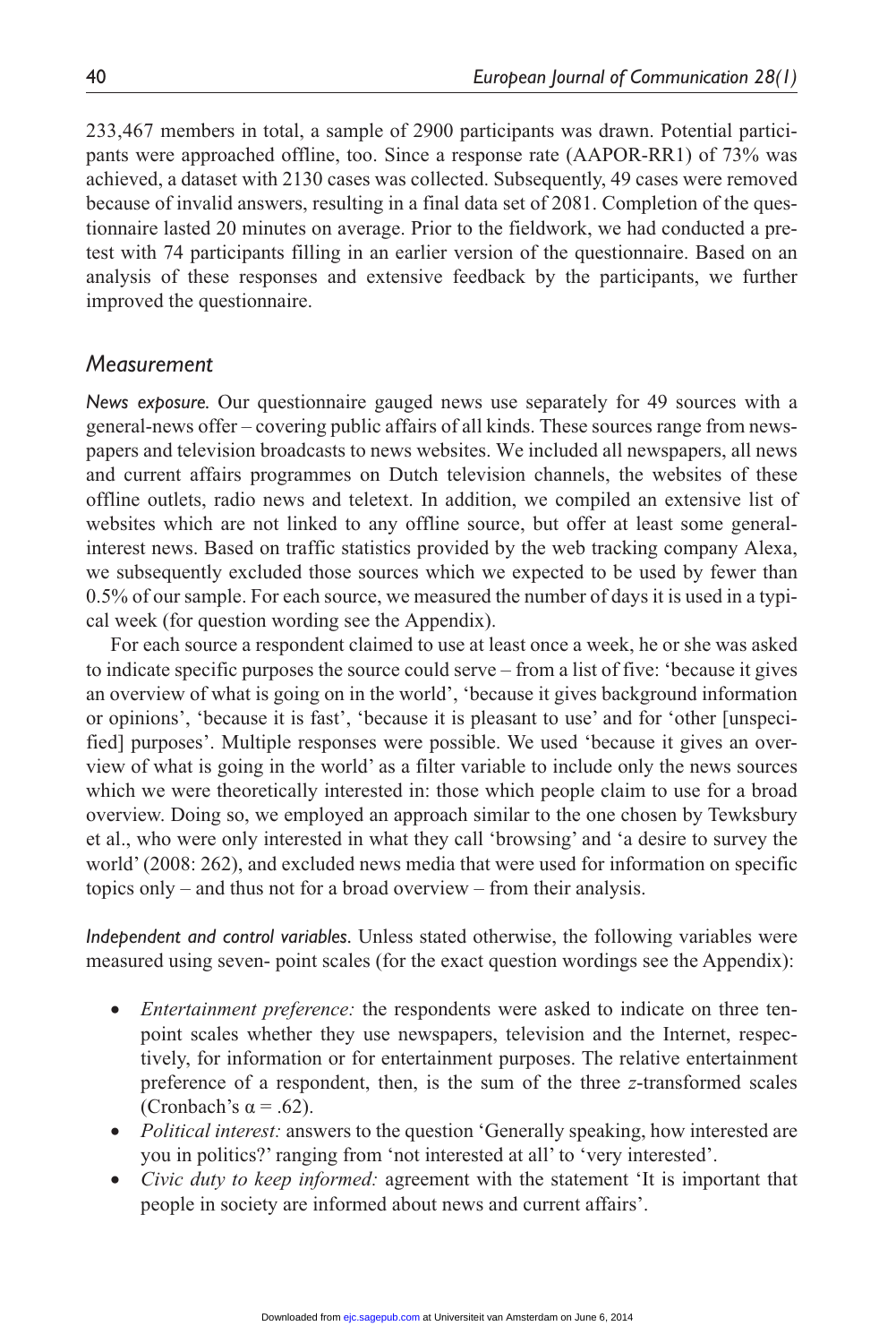- *Political efficacy:* both the internal efficacy scale, consisting of four items (Cronbach's  $\alpha$  = .82), and the external efficacy scale (three items, Cronbach's  $\alpha$  = .78) were inspired by Niemi et al. (1991).
- *Personality traits:* to measure *need for cognition*, we shortened a scale provided by Cacioppo et al. (1984) (Cronbach's α = .84). *Extraversion* was measured based on four items used by Stefanone and Jang (2008) and McCrae and Costa (1996) (Cronbach's  $\alpha$  = .70).
- *Sociodemographics*: age and gender were gauged, as was education. For the latter, the highest level of education attained was asked using a seven-point scale, ranging from elementary education or even less, to a university degree.

## **Results**

#### *Avoiding news overviews*

Two out of three people (68%) obtain a news overview of what is going on in the world every single day in a typical week. In contrast, only 11% use no information channel at all for finding out what is going on in a typical week. So, total news-overview avoidance seems not to be too widespread (RQ1). In detail, those who use at least one overview source at least once per week, use on average 2.5 different overview sources per day. When we add up all news-overview sources in a typical week, the average citizen views 7.0 television broadcasts, reads 2.6 newspaper copies and visits a website 2.7 times to get an overview. On 1.3 days per week, the average citizen uses teletext for this purpose, and on 1.8 days he or she listens to radio news to get to know what's going on in the world. These numbers show that most people do get – even frequently – an overview of the news; news-overview avoidance seems to be limited to a small part of society.

But which factors affect news-overview avoidance (RQ2)? To answer this question, we ran zero-inflated negative binomial regressions with the aggregated days of use of all news-overview sources as the dependent variable.1 This type of regression was applied because it fits the data that are skewed to the right (skewness = 1.40 for all media, 1.18 for offline media and 3.24 for online media) and have an excessive number of zeros (Figure 1). Another advantage of this type of analysis is the possibility to distinguish between complete avoidance on the one hand and the amount of exposure on the other hand. In a first step, to find out who it is that completely avoids news overviews, we examine the binary equation of the regression. Second, to predict the frequency of exposure among those who are exposed to news overviews at least once, we take a look at the count equation.

Those who belong to the group of complete news-overview avoiders typically are younger and less educated, they prefer entertainment, are only weakly interested in politics and have a low sense of a civic duty to keep informed (see the binary equation in Table 1, which predicts the chance of the dependent variable being zero). To illustrate how important these predictors are, respectively, we calculated the change of the odds of belonging to the group of complete avoiders when the predictor variable is varied by one standard deviation. Then, interestingly, all determinants of news avoidance in our model have equally strong effects: an increase of one standard deviation of the independent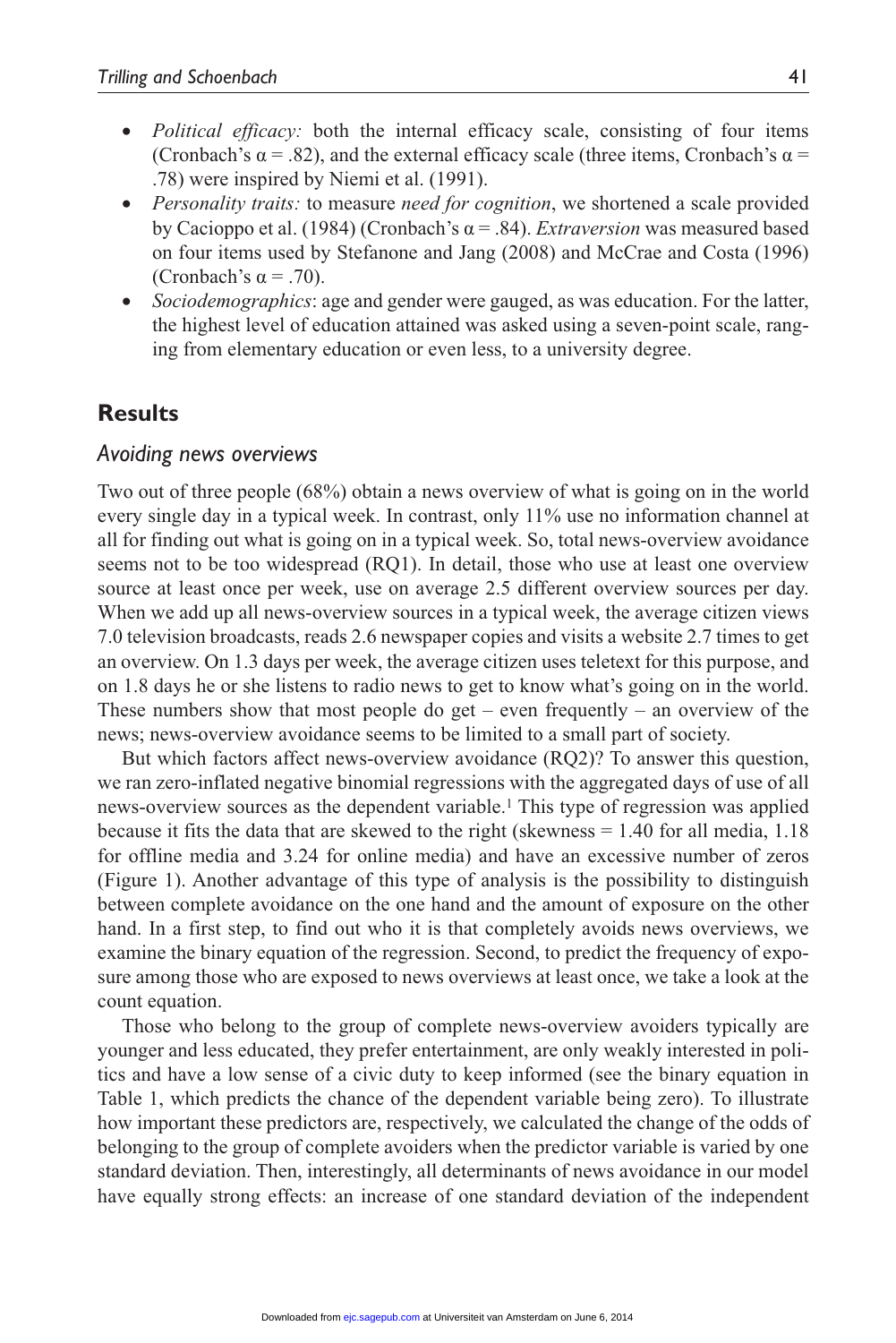

**Figure 1.** Frequency of exposure to online and offline news overviews. The bars show the number of respondents sharing the same frequency of media use, calculated as the sum of the frequencies of all outlets they use to get a news overview.

variable reduces the odds of being an absolute news-overview avoider by a factor between 0.64 and 0.76.

But is there a difference between the factors influencing news avoidance offline and online (RQ3)? As virtually all users of online overview information use also some offline media for that purpose (only 31 out of 779 users do not), it is not surprising that entertainment preference and duty to keep informed influence overall exposure and offline exposure to an equally strong degree. Political interest, however, was not significant ( $p =$ .064). In other words, those who do not claim to use offline media to find out what is going on in the world are again lower educated, young, prefer entertainment and feel a low duty to keep informed (Table 2).

The other way around, a large number of offline news-overview users do not consult online media for the same purpose (1068 out of 1816). And those who avoid online news seem to be structurally different from those who do not use offline news. Skipping online news overviews completely is not related to being younger or preferring entertainment. Like in the offline case, civic duty increases the chance of using news online – but its impact is less than half as strong. Introverts are more likely to be online news-overview avoiders, but not offline. The only factor with the same effect for both media types is education: low educated people are more likely to avoid news overviews completely, both on- and offline.

### *The frequency of exposure among news-overview users*

As one would expect from the results above, being older and politically interested, preferring information and feeling a civic duty to keep informed do not only strengthen the chance of using some news overviews *at all*. Among the users, these factors also increase the *frequency* of exposure. This is revealed by the count equation in Table 1. Exceptions are: a low education, which only predicts complete overview avoidance, but is not related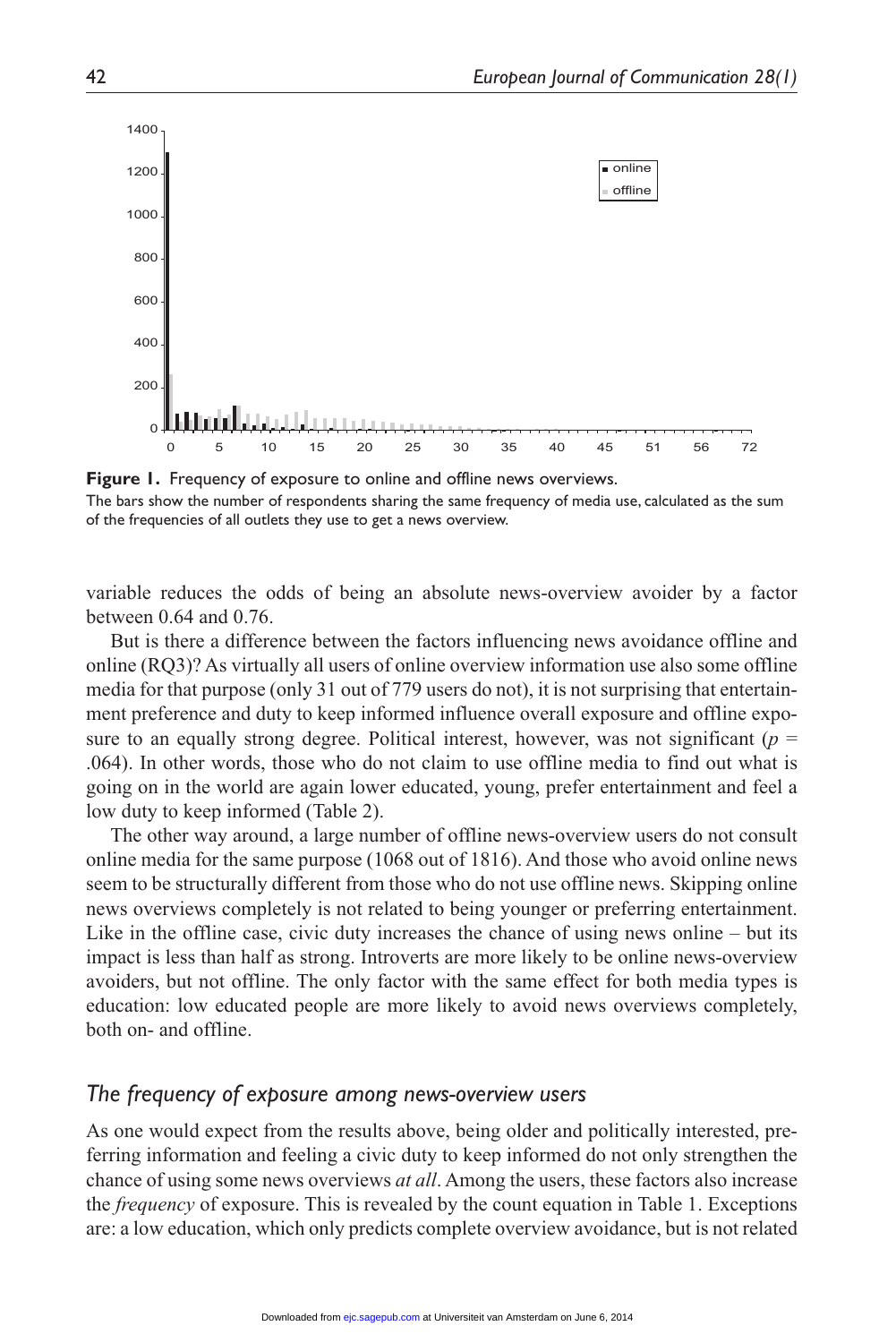| Variable                         | News-overview exposure |                |  |
|----------------------------------|------------------------|----------------|--|
|                                  | Binary equation        | Count equation |  |
| Gender                           | 0.14                   | $-0.00$        |  |
|                                  | (0.17)                 | (0.04)         |  |
| Age                              | $-0.02**$              | $0.01***$      |  |
|                                  | (0.01)                 | (0.00)         |  |
| Education                        | $-0.24***$             | $-0.01$        |  |
|                                  | (0.06)                 | (0.01)         |  |
| Internal political efficacy      | $-0.00$                | 0.03           |  |
|                                  | (0.08)                 | (0.02)         |  |
| External political efficacy      | $-0.05$                | 0.02           |  |
|                                  | (0.07)                 | (0.01)         |  |
| Need for cognition               | 0.03                   | $-0.03$        |  |
|                                  | (0.07)                 | (0.02)         |  |
| Extraversion                     | $-0.06$                | $0.05*$        |  |
|                                  | (0.08)                 | (0.02)         |  |
| Relative entertainment           | $0.31***$              | $-0.07***$     |  |
| preference                       | (0.08)                 | (0.02)         |  |
| Political interest               | $-0.15*$               | $0.07***$      |  |
|                                  | (0.07)                 | (0.01)         |  |
| Civic duty                       | $-0.33***$             | $0.04*$        |  |
|                                  | (0.06)                 | (0.02)         |  |
| Constant                         | 0.72                   | 2.02***        |  |
|                                  | (0.74)                 | (0.17)         |  |
| ln(alpha)                        | $-0.89***$             |                |  |
|                                  | (0.05)                 |                |  |
| Log pseudo-likelihood            | $-7348.63$             |                |  |
| Wald $\chi^2$                    | 251.06***              |                |  |
| Nagelkerke pseudo-R <sup>2</sup> | .219                   |                |  |
| Zero observations                | 231                    |                |  |

**Table 1.** Determinants of news-overview exposure.

*Note: N* = 2065. Unstandardized coefficients from a zero-inflated negative binomial regression with standard errors in parentheses.

\**p* ≤ .05; \*\* *p* ≤ .01; \*\*\* *p* ≤ .001.

Non-zero observations 1834

to the frequency of exposure; and extraversion, which leads to more exposure among news users while having no influence on skipping the news at all. The strongest influence is exerted by age: being one standard deviation older increases exposure to news overviews by 15%, one standard deviation of political interest results in 13% more exposure. One standard deviation less entertainment preference increases exposure by 10%, while one standard deviation of civic duty only adds 6%.

Among *offline* news users, specifically, the frequency of exposure is predicted again the same way as in the overall model. Only need for cognition becomes an additional significant predictor: the higher the need for cognition, the lower the frequency of offline exposure (see the count equation in Table 2). The frequency of *online* exposure, however,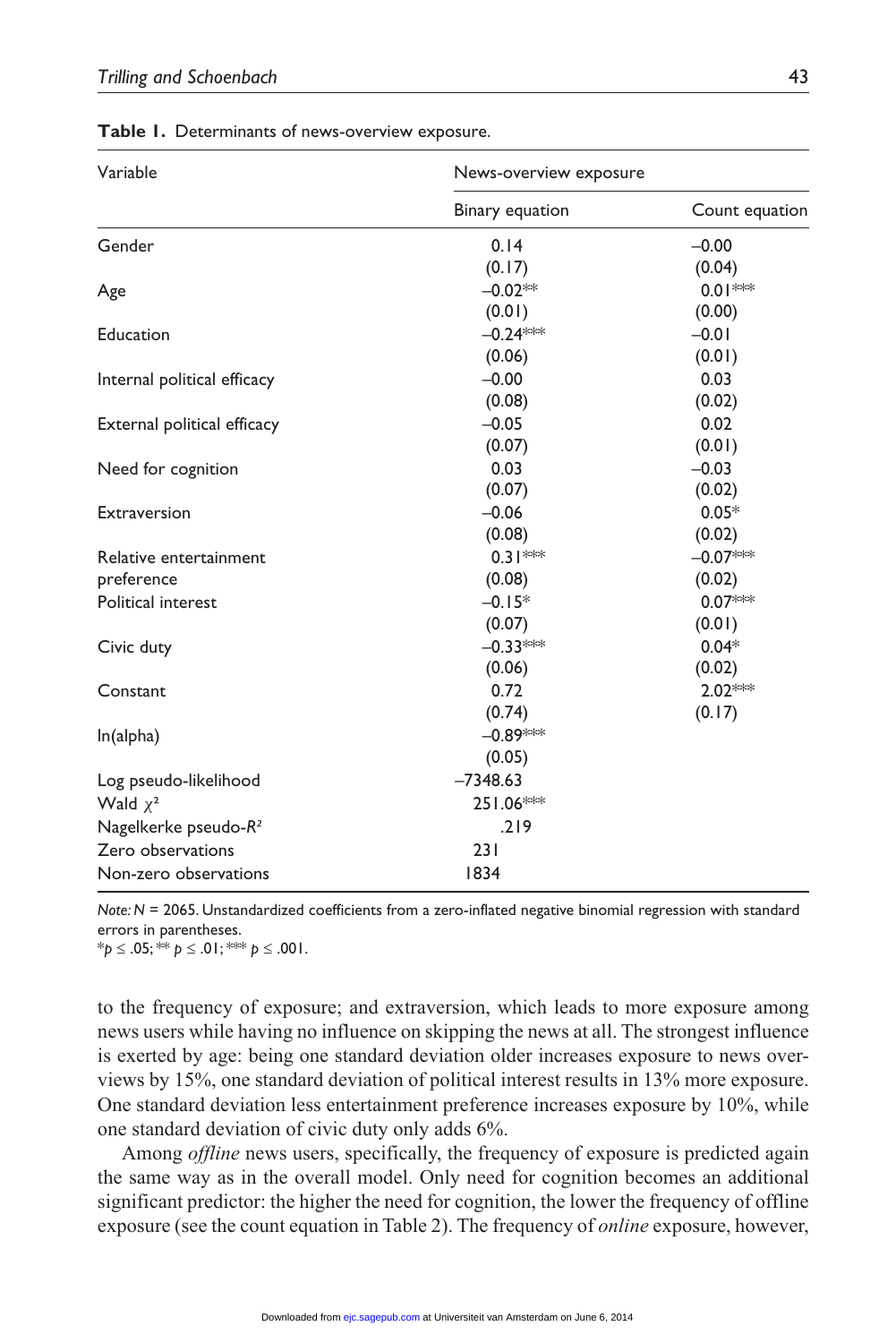| Variable                         | News-overview exposure |                |                 |                |
|----------------------------------|------------------------|----------------|-----------------|----------------|
|                                  | Offline sources        |                | Online sources  |                |
|                                  | Binary equation        | Count equation | Binary equation | Count equation |
| Gender                           | 0.06                   | $-0.04$        | $-0.05$         | 0.11           |
|                                  | (0.16)                 | (0.03)         | (0.11)          | (0.08)         |
| Age                              | $-0.02***$             | $0.01***$      | 0.01            | $-0.00$        |
|                                  | (0.01)                 | (0.00)         | (0.00)          | (0.00)         |
| Education                        | $-0.22***$             | $-0.02$        | $-0.17***$      | $-0.05*$       |
|                                  | (0.05)                 | (0.01)         | (0.04)          | (0.03)         |
| Internal political               | $-0.01$                | 0.02           | $-0.03$         | 0.05           |
| efficacy                         | (0.07)                 | (0.02)         | (0.05)          | (0.04)         |
| External political               | $-0.09$                | 0.01           | $-0.02$         | 0.02           |
| efficacy                         | (0.06)                 | (0.01)         | (0.04)          | (0.03)         |
| Need for cognition               | 0.06                   | $-0.03*$       | $-0.01$         | 0.02           |
|                                  | (0.07)                 | (0.02)         | (0.05)          | (0.03)         |
| Extraversion                     | $-0.09$                | $0.04***$      | $-0.13*$        | 0.02           |
|                                  | (0.07)                 | (0.02)         | (0.06)          | (0.04)         |
| Relative entertainment           | $0.32***$              | $-0.07***$     | 0.03            | $-0.07$        |
| preference                       | (0.07)                 | (0.02)         | (0.05)          | (0.04)         |
| Political interest               | $-0.11$                | $0.06***$      | $-0.08$         | 0.06           |
|                                  | (0.06)                 | (0.01)         | (0.04)          | (0.03)         |
| Civic duty                       | $-0.32***$             | $0.04***$      | $-0.13**$       | $-0.01$        |
|                                  | (0.06)                 | (0.02)         | (0.04)          | (0.04)         |
| Constant                         | 0.89                   | $1.95***$      | $2.59***$       | $1.80***$      |
|                                  | (0.70)                 | (0.16)         | (0.51)          | (0.40)         |
| ln(alpha)                        | $-1.07***$             |                | $-0.38*$        |                |
|                                  | (0.10)<br>(0.05)       |                |                 |                |
| Log pseudo-likelihood            | $-6905.51$             |                | $-3486.04$      |                |
| Wald $\chi^2$                    | 305.35***              |                | 32.98***        |                |
| Nagelkerke pseudo-R <sup>2</sup> | .241                   |                | .073            |                |
| Zero observations                | 262                    | 1291           |                 |                |
| Non-zero observations            | 1803                   |                | 774             |                |

**Table 2.** Determinants of news-overview exposure, separated by sources.

*Note: N* = 2065. Unstandardized coefficients from zero-inflated negative binomial regressions with standard errors in parentheses.

\**p* ≤ .05; \*\* *p* ≤ .01; \*\*\* *p* ≤ .001.

depends on different characteristics of the audience. Most interestingly, the personal factors that should, as we argued, have especially strong effects in high-choice environments (like political interest, entertainment preference and civic duty) do not play any role here. The same holds true for age – the strongest predictor in the offline model. In fact, the only significant predictor is education – which, surprisingly, leads to *less* online news exposure.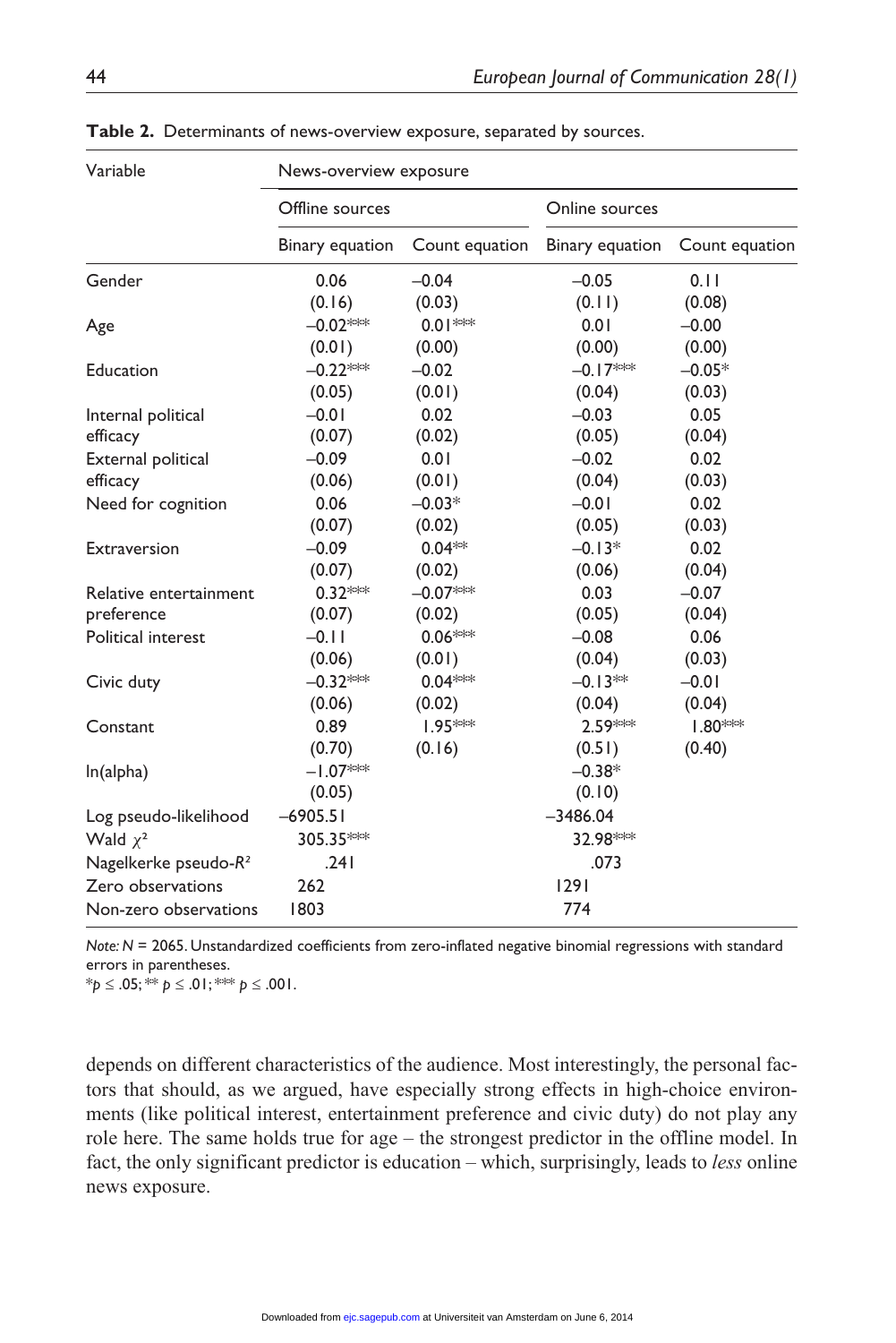## **Conclusions and discussion**

Is there a reason to fear that now, because of the Internet, people systematically avoid overviews of what is going on in the world around them? Actually, only a very small group of people does not use any information channel at all for news overviews – at least once per week. Most people seem to seek some sort of surveillance of their environment and use different news sources to get a broad overview of what is going on in the world.

As earlier research on selective exposure suggested, increased exposure to a specific type of source does not necessarily lead to avoiding other sources for the same purpose. The distribution of our data made it necessary to apply a technique that distinguishes between complete avoidance and the amount of exposure. This yielded very interesting results: the analysis revealed a relatively sharp difference between complete avoidance and little exposure. The few people who do not expose themselves to overviews are typically less educated and younger than the rest. But among those who use a news source at least once in a while, a weak education does not play a role anymore – which is actually quite plausible: people with a better education do not necessarily need *more* sources than anybody else to get to know what is going on in the world. Instead, they may be even more selective and stick to the  $-$  few  $-$  sources that they may have discovered as particularly useful. This effect is even stronger for Internet sources: among the users of online news, the more highly one is educated the fewer sources one uses for an overview of the world.

For some people, passing the threshold to get news overviews at all seems to be easier *online* – for those who strongly prefer entertainment over information. The Internet reaches them with at least some overview of news and current affairs. A possible reason could be that getting this overview can easily be integrated into surfing sessions. One does not have to miss one's favourite entertainment offer just because one scans some news as well. And news on the Internet is free, as opposed to, for example, most newspapers. Similarly, a low sense of a civic duty to keep informed makes it more likely to avoid news offline, but it does not keep people away from online news that much. These findings clearly contradict the pessimist expectation that those with a weaker motivation to follow the news do not use *online* news media, while they still might be 'trapped' by *offline* media. In fact, it might be the other way round.

The civic duty to keep informed *in general* is still one of the strongest predictors for both using news overviews at all and the frequency of exposure. But here also, the Internet might have the potential to reach those who do *not* feel a strong civic duty to keep informed. On the Internet, people with weak civic attitudes actually seem to follow the news: regardless of how strong their civic attitudes, their preference for entertainment and their political interest are, their frequency of exposure does not differ. And using online news overviews at all, albeit only once a week, is much less a matter of civic attitudes online than offline.

So, contrary to popular fears, the Internet may even have an *integrating* function for the public discourse. It also exposes those to news overviews who are likely to avoid it because they are much more interested in media entertainment than in news and political information. Those who prefer entertainment, have a low political interest and a low duty to keep informed are just *more* likely to avoid news overviews in an offline setting than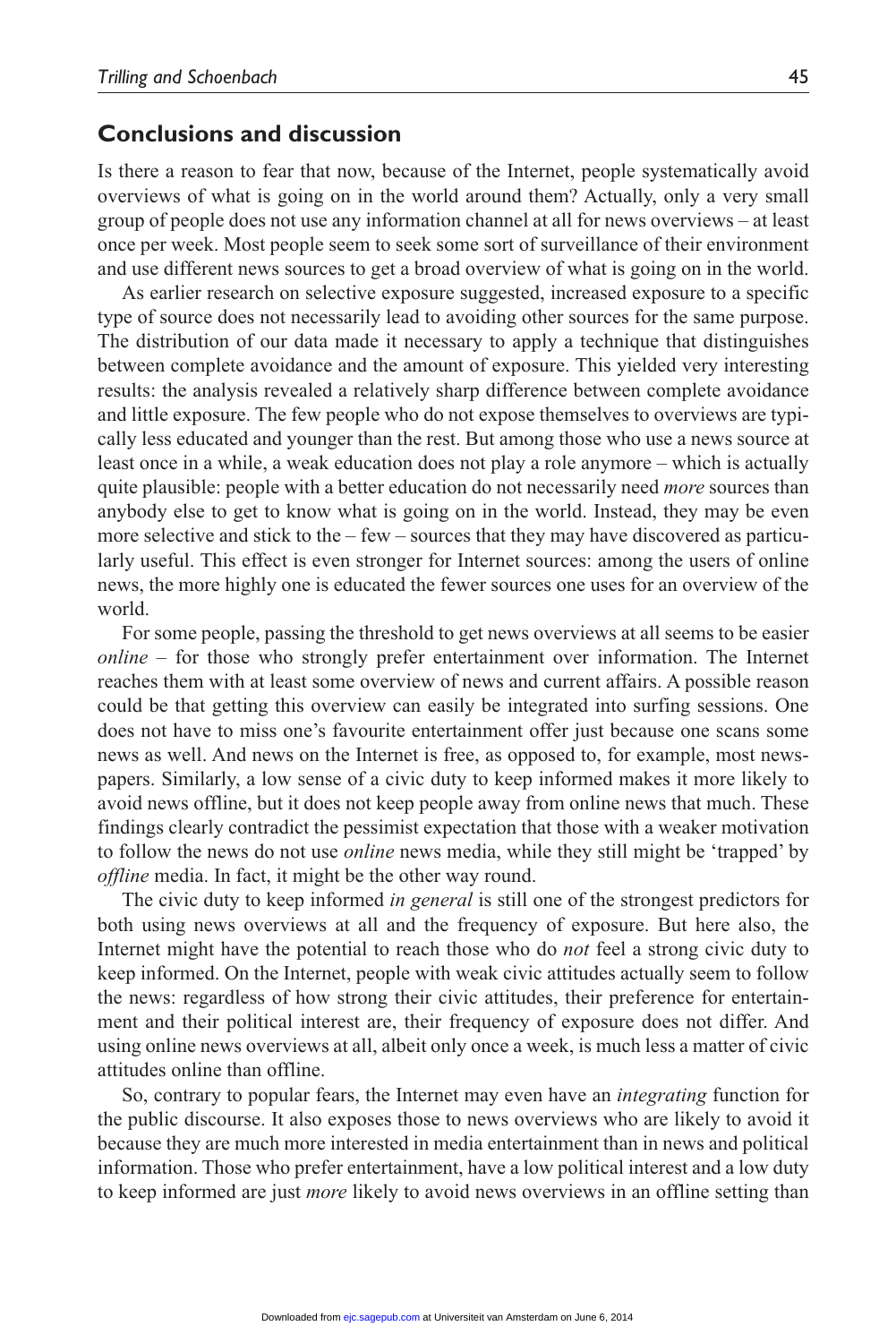online. In online contexts rather than offline, the entertainment-orientated can be trapped into following the news.

This is reflected in the impact of personal factors for news media use that we could examine here: they clearly do not have a stronger influence on the consumption of online news than on the use of offline news. We thus could not confirm a basic assumption of the pessimistic position – that vanishing structural constraints in an online environment should make personal factors more important for news exposure. In other words, we do not find support for the notion that people's tendency to selectively expose themselves to content closely matching their preferences will result in avoidance of general-interest news overviews in high-choice environments. The audience in 2010, thus, seems to be active, but not hyper-active in the sense that once the offer is large enough, recipients start pursuing their own interests only and actively avoid all kind of exposure to overviews of public affairs.

So, is democracy in danger? Of course, pessimists could argue that 11% newsoverview avoiders are 11% too many. And this specific group again seems to consist of the usual suspects  $-$  i.e. those who in the past have been identified as the victims of increasing knowledge gaps or a digital divide: those with a low level of education (for an early acknowledgement of this, see Tichenor et al., 1970; see also Norris, 2001). But for the young, often feared to tune out when it comes to news (e.g. Mindich, 2005), news on the Internet might actually be good: exposure to it does not seem to depend on age – younger people are as likely as older ones to use online news overviews at all; and among the users, the younger ones use online news as often as older people do.

In sum, these results do not support the grim fears that news use is vanishing: the scope of the problem of selectively avoiding general-interest news seems to be rather limited in the Netherlands in 2010. And although absolute figures of exposure might be lower in other countries, we could show that those who have been suspected to tune out as soon as online media make it easy for them, do not in fact do so.

#### **Appendix: Question wording**

#### *Media use*

How many days in a typical week (Monday to Sunday) do you

- read the paper editions of the newspapers listed below?
- watch the programmes listed below?
- visit these websites? This may also be via newsletters or rss-feeds.
- listen to newscasts on the radio?
- read the news on teletext?

## *Purposes of use*

What are for you personally the most important reasons to use the newspapers, magazines, programmes and websites listed below *[the list contained those sources the respondent had claimed to use]*? You can indicate more than one reason. I use it because . . .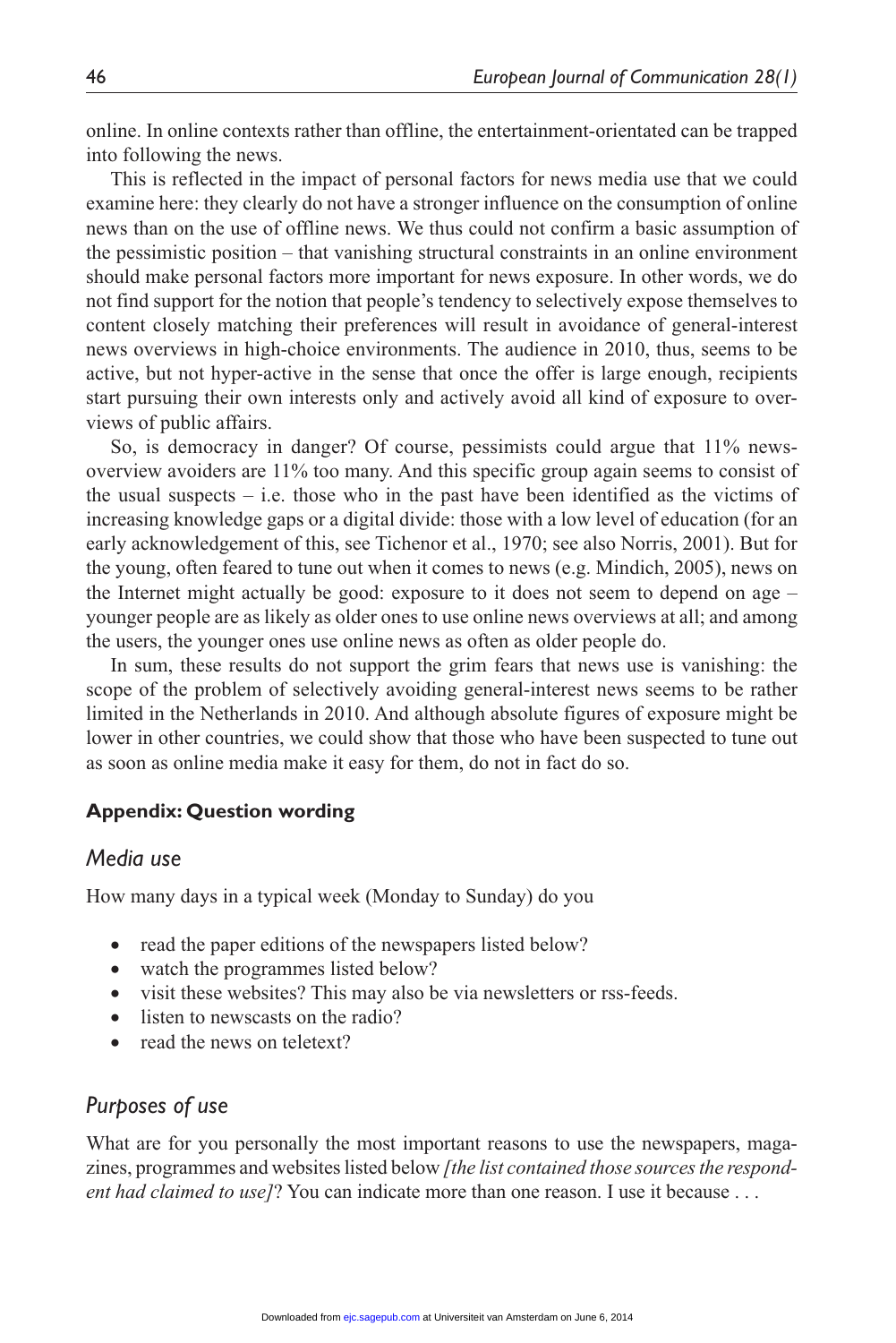- ... it gives an overview of what is going on in the world.
- . . . it gives background information or opinion.
- . . . it is fast.
- $\bullet$  ... it is pleasant to use.
- other purposes.

## *Relative entertainment preference*

When you read newspapers, watch television or use the Internet, do you do this mostly to get informed or to entertain yourself?

- Mostly I watch television to ...
- Mostly I read newspapers to ...
- Mostly I use the Internet to . . .

## *Internal political efficacy*

- I consider myself well-qualified to participate in politics.
- I feel that I have a pretty good understanding of the important political issues facing our country.
- I think that I am better informed about politics and government than most people.
- I feel that I could do as good a job in public office as current politicians.

# *External political efficacy*

- People like me don't have any say about what government does [reverse coded].
- I don't think public officials care much what people like me think [reverse coded].
- Parties are only interested in people's votes but not in their opinions. [reverse coded].

## *Need for cognition*

- I would prefer complex to simple problems.
- I really enjoy a task that involves coming up with new solutions to problems.
- I would prefer a task that is intellectual and difficult to one that requires less thought.

# *Extraversion*

- I am someone who actively seeks as much information as I can in a new situation.
- I really enjoy talking to people.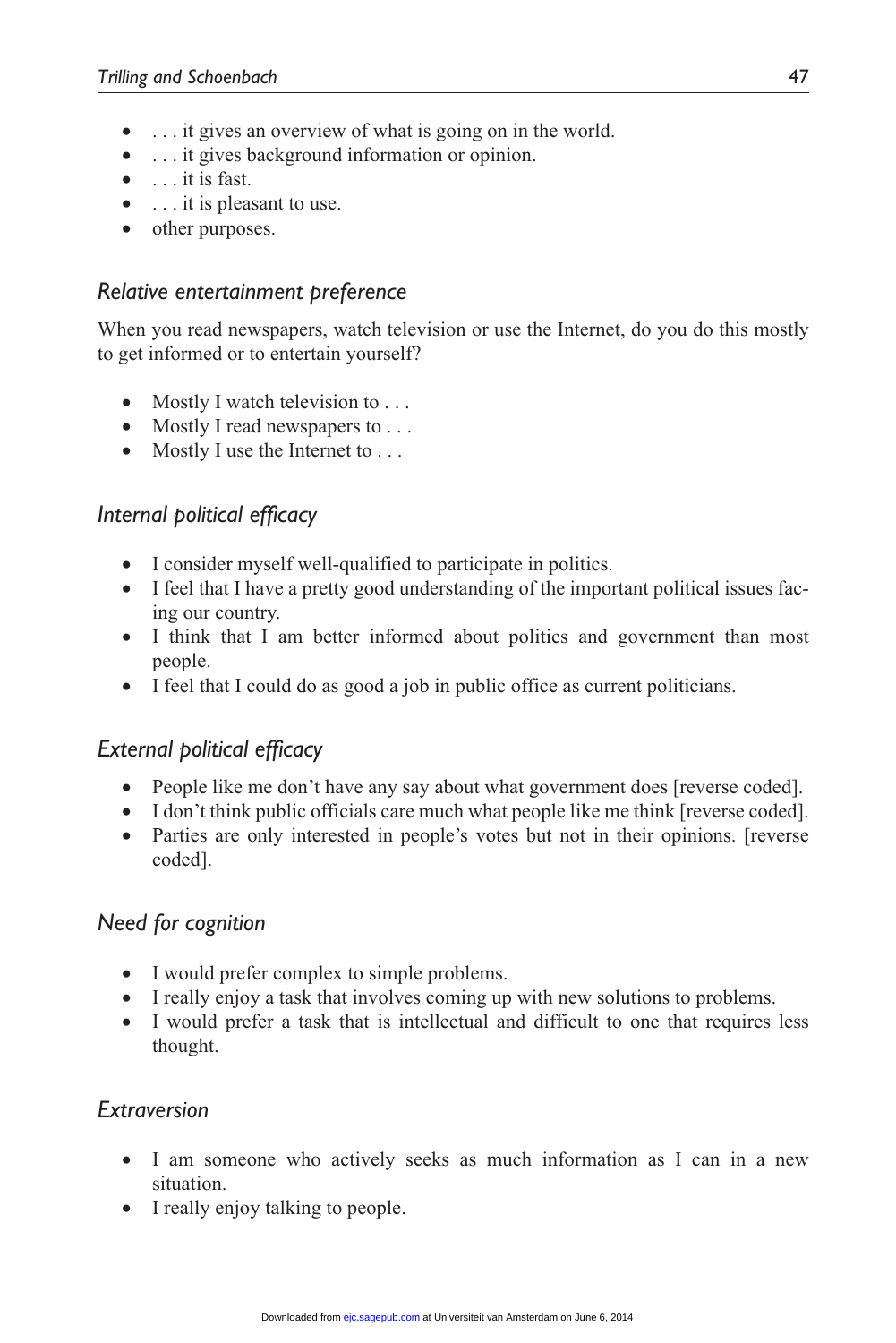- I like to be where the action is.
- I you usually take the initiative in making new friends.

### **Funding**

Data collection was supported by the Netherlands Press Fund.

### **Note**

1. We also ran all models with the counted number of sources as the dependent variable. By this, we assessed whether our independent variables rather influenced the number of sources or the frequency of exposure per source or both. The models remained almost the same, as both dependent variables are extremely highly correlated  $(r = .91)$ . Thus, the overall frequency of exposure is almost completely explained by the number of sources someone uses.

### **References**

- Aarts K and Semetko HA (2003) The divided electorate: Media use and political involvement. *The Journal of Politics* 65(3): 759–784.
- Baum MA and Kernell S (1999) Has cable ended the golden age of presidential television? *The American Political Science Review* 93(1): 99–114.
- Bimber B and Davis R (2003) *Campaigning Online: The Internet in U.S. Elections.* New York: Oxford University Press.
- Cacioppo JT and Petty RE (1982) The need for cognition. *Journal of Personality and Social Psychology* 42(1): 116–131.
- Cacioppo JT, Petty RE and Kao CF (1984) The efficient assessment of need for cognition. *Journal of Personality Assessment* 48(3): 306–307.
- Chaffee SH and Metzger MJ (2001) The end of mass communication? *Mass Communication and Society* 4(4): 365–379.
- Cooper R and Tang T (2009) Predicting audience exposure to television in today's media environment: An empirical integration of active-audience and structural theories. *Journal of Broadcasting and Electronic Media* 53(3): 400–418.
- Dahlberg L (2007) Rethinking the fragmentation of the cyberpublic: From consensus to contestation. *New Media and Society* 9(5): 827–847.
- Das S, Echambadi R, McCardle M and Luckett M (2003) The effect of interpersonal trust, need for cognition, and social loneliness on shopping, information seeking and surfing on the web. *Marketing Letters* 14(3): 185–202.
- De Waal E and Schoenbach K (2005) *Online kranten en maatschappelijke betrokkenheid: Een onderzoek naar de invloed van het lezen van online versus gedrukte dagbladen op de publieke agenda in Nederland*. Den Haag: Bedrijfsfonds voor de Pers.
- De Waal E and Schoenbach K (2010) News sites' position in the mediascape: Uses, evaluations and media displacement effects over time. *New Media and Society* 12(3): 477–496.
- Eveland WP and Dunwoody S (2002) An investigation of elaboration and selective scanning as mediators of learning from the web versus print. *Journal of Broadcasting and Electronic Media* 46(1): 34–53.
- Ferree MM, Gamson WA, Gerhards J and Rucht D (2002) Four models of the public sphere in modern democracies. *Theory and Society* 31(3): 289–324.
- Finn S (1997) Origins of media exposure: Linking personality traits to TV, radio, print, and film use. *Communication Research* 24(5): 507–529.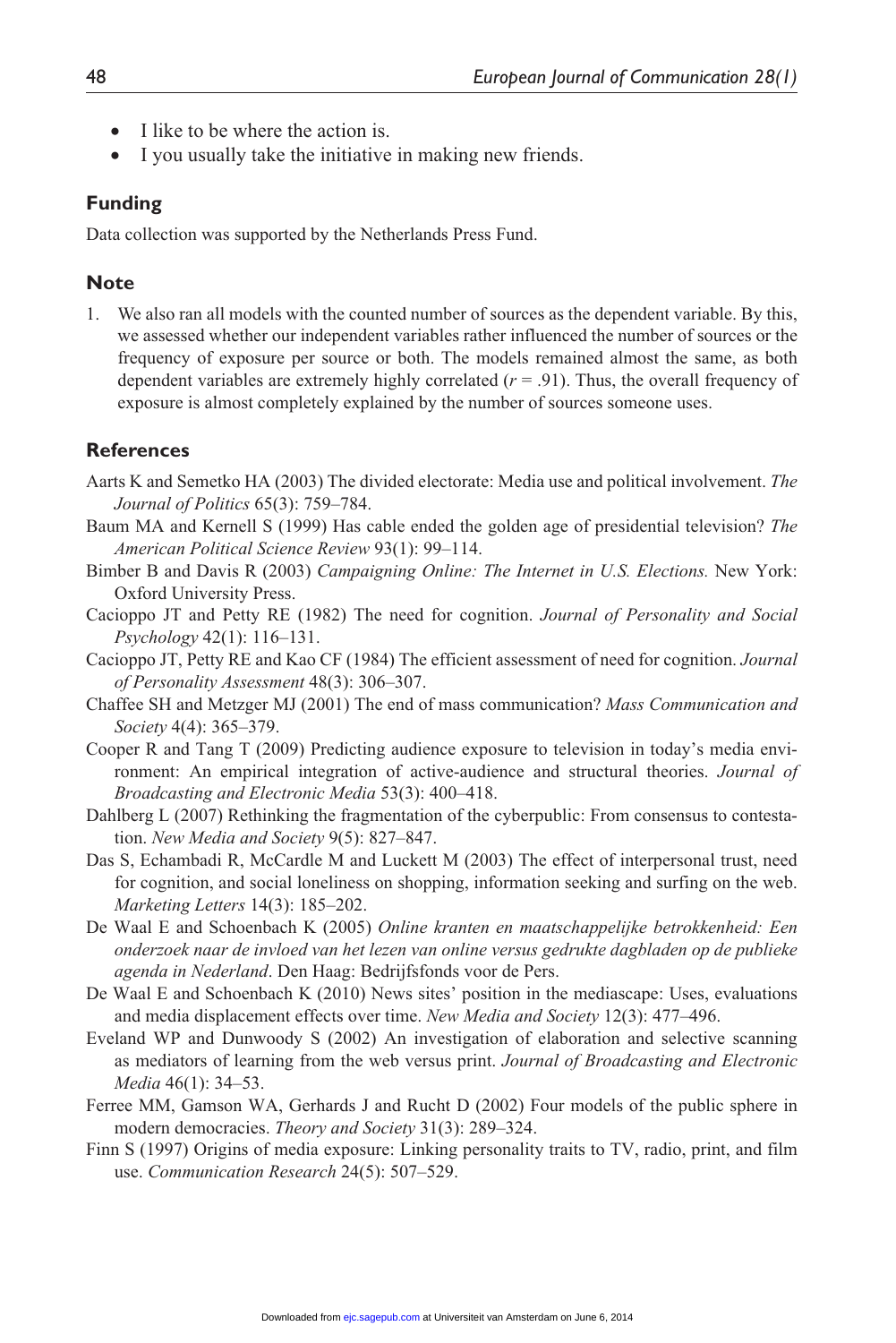- Frey D (1986) Recent research on selective exposure to information. *Advances in Experimental Social Psychology* 19: 41–80.
- Galtung J and Ruge MH (1965) The structure of foreign news: The presentation of the Congo, Cuba and Cyprus crises in four Norwegian newspapers. *Journal of Peace Research* 2(1): 64–91.

Gans HJ (2003) *Democracy and the News*. New York: Oxford University Press.

- Garrett RK (2009) Politically motivated reinforcement seeking: Reframing the selective exposure debate. *Journal of Communication* 59(4): 676–699.
- Gaskins B and Jerit J (2012) Internet news: Is it a replacement for traditional media outlets? *The International Journal of Press/Politics* 17(2): 190–213.
- Gillmor D (2004) *We the Media: Grassroots Journalism by the People, for the People*. Sebastopol, CA: O'Reilly.
- Habermas J (1962) *Strukturwandel der Öffentlichkeit. Untersuchungen zu einer Kategorie der bürgerlichen Gesellschaft*. Neuwied and Berlin: Luchterhand.
- Habermas J (2006) Political communication in media society: Does democracy still enjoy an epistemic dimension? The impact of normative theory on empirical research. *Communication Theory* 16(4): 411–426.
- Kenski K and Stroud NJ (2006) Connections between Internet use and political efficacy, knowledge, and participation. *Journal of Broadcasting and Electronic Media* 50(2): 173–192.
- Kobayashi T and Ikeda K (2009) Selective exposure in political web browsing: Empirical verification of 'cyber-balkanization' in Japan and the USA. *Information, Communication and Society* 12(6): 929–953.
- Kraaykamp G and Van Eijck K (2005) Personality, media preferences, and cultural participation. *Personality and Individual Differences* 38(7): 1675–1688.
- Lauf E (2001) The vanishing young reader: Sociodemographic determinants of newspaper use as a source of political information in Europe, 1980–98. *European Journal of Communication* 16(2): 233–243.
- Lazarsfeld PF, Berelson B and Gaudet H (1944) *The People's Choice: How the Voter Makes up his Mind in a Presidential Campaign*. New York: Columbia University Press.
- Lee JK (2007) The effect of the Internet on homogeneity of the media agenda: A test of the fragmentation thesis. *Journalism and Mass Communication Quarterly* 84(4): 745–760.
- Lee JK (2009) *Incidental exposure to news: Limiting fragmentation in the new media environment.* Unpublished doctoral thesis, University of Texas, Austin.
- Lewis SC (2008) Where young adults intend to get news in five years. *Newspaper Research Journal* 29(4): 36–52.
- Lin C, Salwen MB, Garrison B and Driscoll PD (2005) Online news as a functional substitute for offline news. In: Salwen MB, Garrison B and Driscoll PD (eds) *Online News and the Public*. Mahwah, NJ and London: Lawrence Erlbaum, pp. 237–255.
- Lööf A and Seybert H (2009) Internet usage in 2009 Households and individuals. Available at: epp.eurostat.ec.europa.eu/cache/ITY\_OFFPUB/KS-QA-09-046/EN/KS-QA-09-046-EN.PDF.
- Luhmann N (1974) Öffentliche Meinung. In: Langenbucher WR (ed.) *Zur Theorie der politischen Kommunikation*. München: Piper, pp. 27–54.
- McCombs M and Poindexter P (1983) The duty to keep informed: News exposure and civic obligation. *Journal of Communication* 33(2): 88–96.
- McCrae RR and Costa PT (1996) Toward a new generation of personality theories: Theoretical contexts for the five-factor model. In: Wiggins JS (ed.) *The Five Factor Model of Personality: Theoretical Perspectives.* New York: Guilford Press, pp. 51–87.
- May AL (2010) Who tube? How YouTube's news and politics space is going mainstream. *The International Journal of Press/Politics* 15(4): 499–511.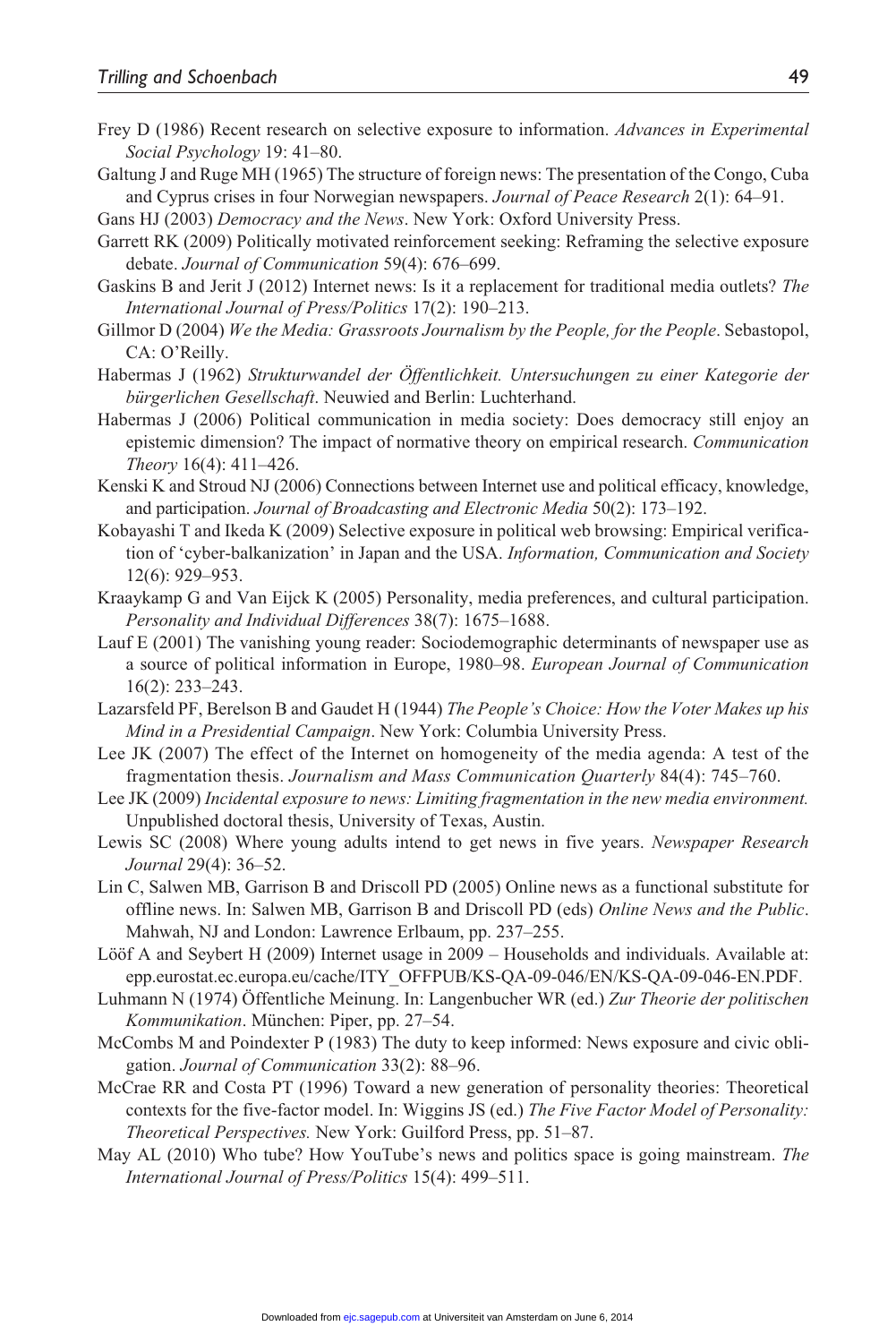- Mindich DTZ (2005) *Tuned Out: Why Americans under 40 Don't Follow the News.* New York and Oxford: Oxford University Press.
- Morris JS (2007) Slanted objectivity? Perceived media bias, cable news exposure, and political attitudes. *Social Science Quarterly* 88(3): 707–728.
- Negroponte N (1995) *Being Digital*. New York: Knopf.
- Niemi RG, Craig SC and Mattei F (1991) Measuring internal political efficacy in the 1988 National Election Study. *The American Political Science Review* 85(4): 1407–1413.
- Norris P (2001) *Digital Divide: Civic Engagement, Information Poverty, and the Internet Worldwide*. Cambridge: Cambridge University Press.
- Peiser W (2000) Cohort replacement and the downward trend in newspaper readership. *Newspaper Research Journal* 21(2): 11–22.
- Pew Internet and American Life Project (2010a) Internet, broadband, and cell phone statistics. Available at: pewinternet.org/~/media/Files/Reports/2010/PIP\_December09\_update.pdf.
- Pew Internet and American Life Project (2010b) Understanding the participatory news consumer: How internet and cell phone users have turned news into a social experience. Available at: pewinternet.org/~/media/Files/Reports/2010/Understanding%20the%20Participatory%20 News%20Consumer.pdf3.
- Pew Research Center for the People and the Press (2008) Audience segments in a changing news environment: Key news audiences now blend online and traditional sources. Pew Research Center Biennial News Consumption Survey. Available at: people-press.org/reports/pdf/444.pdf.
- Poindexter PM and McCombs ME (2001) Revisiting the civic duty to keep informed in the new media environment. *Journalism and Mass Communication Quarterly* 78(1): 113–126.
- Prior M (2003) Any good news in soft news? The impact of soft news preference on political knowledge. *Political Communication* 20(2): 149–171.
- Prior M (2007) *Post-Broadcast Democracy: How Media Choice Increases Inequality in Political Involvement and Polarizes Elections.* Cambridge: Cambridge University Press.
- Schmidt J, Frees B and Fisch M (2009) Themenscan im Web 2.0. Neue Öffentlichkeiten in Weblogs und Social-News-Plattformen. *Media Perspektiven* 2/2009: 50–59.
- Schoenbach K, De Waal E and Lauf E (2005) Research note: Online and print newspapers: Their impact on the extent of the perceived public agenda. *European Journal of Communication* 20(2): 245–258.
- Schrøder KC and Steeg Larsen B (2010) The shifting cross-media news landscape: Challenges for news producers. *Journalism Studies* 11(4): 524–534.
- Schudson M (1995) *The Power of News*. Cambridge, MA: Harvard University Press.
- Sears DO and Freedman JL (1967) Selective exposure to information: A critical review. *Public Opinion Quarterly* 31(2): 194–213.
- Shim JW and Paul B (2007) Effects of personality types on the use of television genre. *Journal of Broadcasting and Electronic Media* 51(2): 287–304.
- Shoemaker PJ and Reese SD (1991) *Mediating the Message: Theories of Influences on Mass Media Content*. New York: Longman.
- Stefanone MA and Jang C-Y (2008) Writing for friends and family: The interpersonal nature of blogs. *Journal of Computer-Mediated Communication* 13(1): 123–140.
- Strömbäck J (2005) In search of a standard: Four models of democracy and their normative implications for journalism. *Journalism Studies* 6(3): 331–345.
- Stroud NJ (2008) Media use and political predispositions: Revisiting the concept of selective exposure. *Political Behavior* 30(3): 341–366.
- Stroud NJ (2010) Polarization and partisan selective exposure. *Journal of Communication* 60(3): 556–576.
- Sunstein CR (2001) *Republic.com*. Princeton, NJ: Princeton University Press.